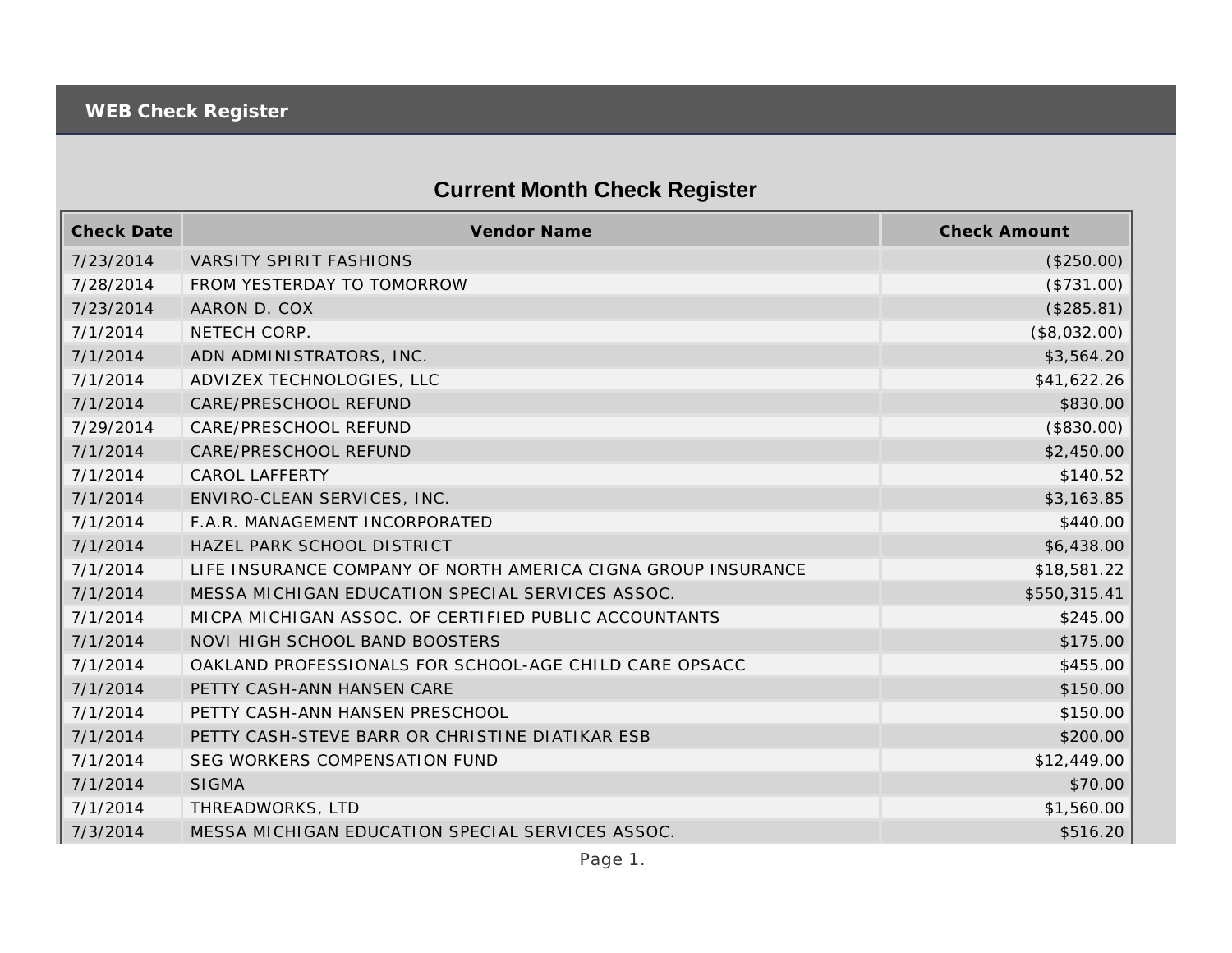| <b>Check Date</b> | Vendor Name                                        | <b>Check Amount</b> |
|-------------------|----------------------------------------------------|---------------------|
| 7/3/2014          | WILDLIFE SAFARI NELSON O. PEARSON III              | \$1,000.00          |
| 7/9/2014          | DISTRICT REIMBURSEMENTS/REFUNDS                    | \$389.02            |
| 7/10/2014         | DISTRICT REIMBURSEMENTS/REFUNDS                    | \$548.97            |
| 7/10/2014         | ABSOPURE WATER COMPANY DEPT #850560                | \$43.75             |
| 7/10/2014         | ADVANTAGE FIRST AID TRAINING AND SAFETY LLC        | \$348.00            |
| 7/10/2014         | ALLA TABAK (DBA) MICHIGAN CHESS ACADEMY            | \$1,500.00          |
| 7/10/2014         | ARIELLE NICOLE BEAR BLOOM                          | \$58.00             |
| 7/10/2014         | <b>AT&amp;T LONG DISTANCE</b>                      | \$345.59            |
| 7/10/2014         | CHARLES ERNEST COMSTOCK                            | \$144.50            |
| 7/10/2014         | CHARLES M. KAZALEH                                 | \$180.00            |
| 7/10/2014         | COMPASS GROUP USA, INC. CHARTWELLS DINING SERVICES | \$0.00              |
| 7/10/2014         | COMPASS GROUP USA, INC. CHARTWELLS DINING SERVICES | \$23,698.60         |
| 7/10/2014         | DIRECT ENERGY BUSINESS, INC.                       | \$0.00              |
| 7/10/2014         | DIRECT ENERGY BUSINESS, INC.                       | \$22,186.50         |
| 7/10/2014         | DISTRICT REIMBURSEMENTS/REFUNDS                    | \$330.71            |
| 7/10/2014         | DONALD J. MASON                                    | \$1,405.00          |
| 7/10/2014         | DTE ENERGY                                         | \$8,871.88          |
| 7/10/2014         | ENVIRO-CLEAN SERVICES, INC.                        | \$121,596.04        |
| 7/10/2014         | FEDEX ACCT ***378 or ACCT ***353                   | \$53.11             |
| 7/10/2014         | J.W. PEPPER & SON, INC.                            | \$60.00             |
| 7/10/2014         | <b>JAMES FRY</b>                                   | \$765.73            |
| 7/10/2014         | <b>JESSICA PAIGE STCHUR</b>                        | \$960.00            |
| 7/10/2014         | JOHN T. HERRON                                     | \$350.00            |
| 7/10/2014         | <b>KEN JOHNSTON</b>                                | \$495.00            |
| 7/10/2014         | LEISURE UNLIMITED LLC                              | \$175.00            |
| 7/10/2014         | LISA CIOLLI                                        | \$126.00            |
| 7/10/2014         | <b>MARIE KENNEDY</b>                               | \$1,287.00          |
| 7/10/2014         | MARSHALL MUSIC                                     | \$0.00              |
| 7/10/2014         | MARSHALL MUSIC                                     | \$0.00              |
| 7/10/2014         | <b>MARSHALL MUSIC</b>                              | \$427.99            |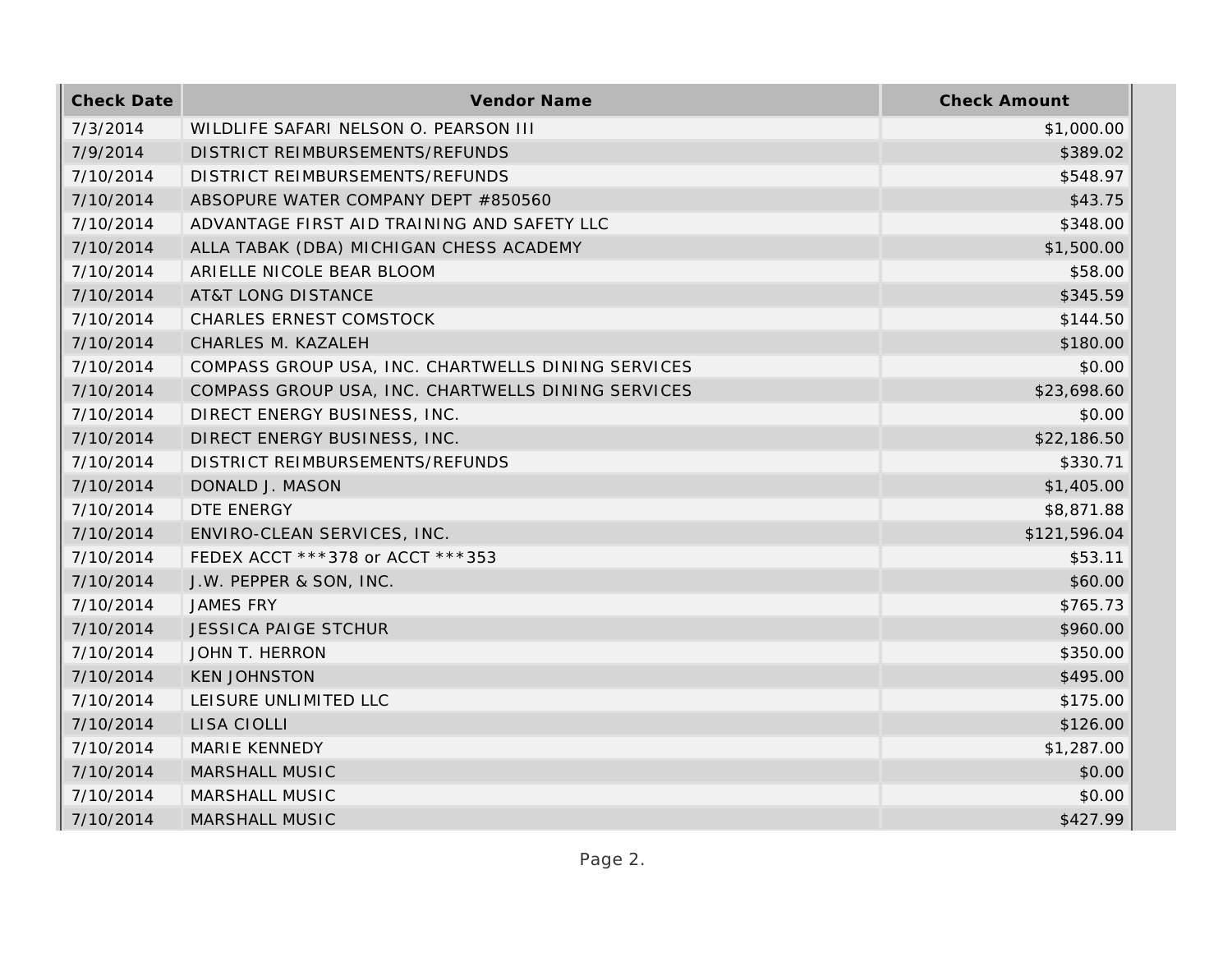| <b>Check Date</b> | Vendor Name                                | <b>Check Amount</b> |
|-------------------|--------------------------------------------|---------------------|
| 7/10/2014         | MATHESON TRI-GAS, INC.                     | \$476.50            |
| 7/10/2014         | MHSAA MICHIGAN H.S. ATHLETIC ASSOC.        | \$1,600.00          |
| 7/10/2014         | MICHIGAN STATE UNIVERSITY                  | \$5,690.40          |
| 7/10/2014         | MODERN SCHOOL SUPPLIES, INC.               | \$171.60            |
| 7/10/2014         | NETECH CORP.                               | \$1,230.08          |
| 7/10/2014         | PAXTON/PATTERSON, LLC                      | \$64.00             |
| 7/10/2014         | PEARSON NCS PEARSON                        | \$428.01            |
| 7/10/2014         | PLYMOUTH PT SPECIALISTS                    | \$3,054.55          |
| 7/10/2014         | RELIABLE DELIVERY LOGISTICS, INC.          | \$1,842.75          |
| 7/10/2014         | RICOH USA, INC.                            | \$13,068.74         |
| 7/10/2014         | ROBERTA ANGELI                             | \$550.00            |
| 7/10/2014         | ROBOTICS REIMBURSEMENT                     | \$98.87             |
| 7/10/2014         | ROBOTICS REIMBURSEMENT                     | \$46.51             |
| 7/10/2014         | ROBOTICS REIMBURSEMENT                     | \$1,204.67          |
| 7/10/2014         | ROSIE M. CHAPMAN                           | \$1,040.00          |
| 7/10/2014         | SET INC.                                   | \$488.70            |
| 7/10/2014         | STAPLES ADVANTAGE                          | \$1,089.18          |
| 7/10/2014         | TALKING POINT SPEECH THERAPY, LLC          | \$720.00            |
| 7/10/2014         | THRUN LAW FIRM, P.C.                       | \$7,843.79          |
| 7/10/2014         | WAGEWORKS, INC                             | \$795.16            |
| 7/10/2014         | ENVISION BUILDERS, INC.                    | \$7,852.50          |
| 7/10/2014         | <b>IMAGEMASTER LLC</b>                     | \$3,500.00          |
| 7/10/2014         | M.L. SCHOENHERR CONSTRUCTION, INC.         | \$35,955.00         |
| 7/10/2014         | PLEUNE SERVICE COMPANY                     | \$4,234.50          |
| 7/10/2014         | SPORTS TURF NORTHWEST LLC                  | \$11,099.00         |
| 7/10/2014         | ARIELLE NICOLE BEAR BLOOM                  | \$265.64            |
| 7/10/2014         | ATHLETIC REIMBURSEMENTS/REFUNDS            | \$165.00            |
| 7/10/2014         | ATHLETIC REIMBURSEMENTS/REFUNDS            | \$165.00            |
| 7/10/2014         | BASKETBALL COACHES ASSOCIATION OF MICHIGAN | \$80.00             |
| 7/10/2014         | <b>BRIANNA HAND</b>                        | \$64.46             |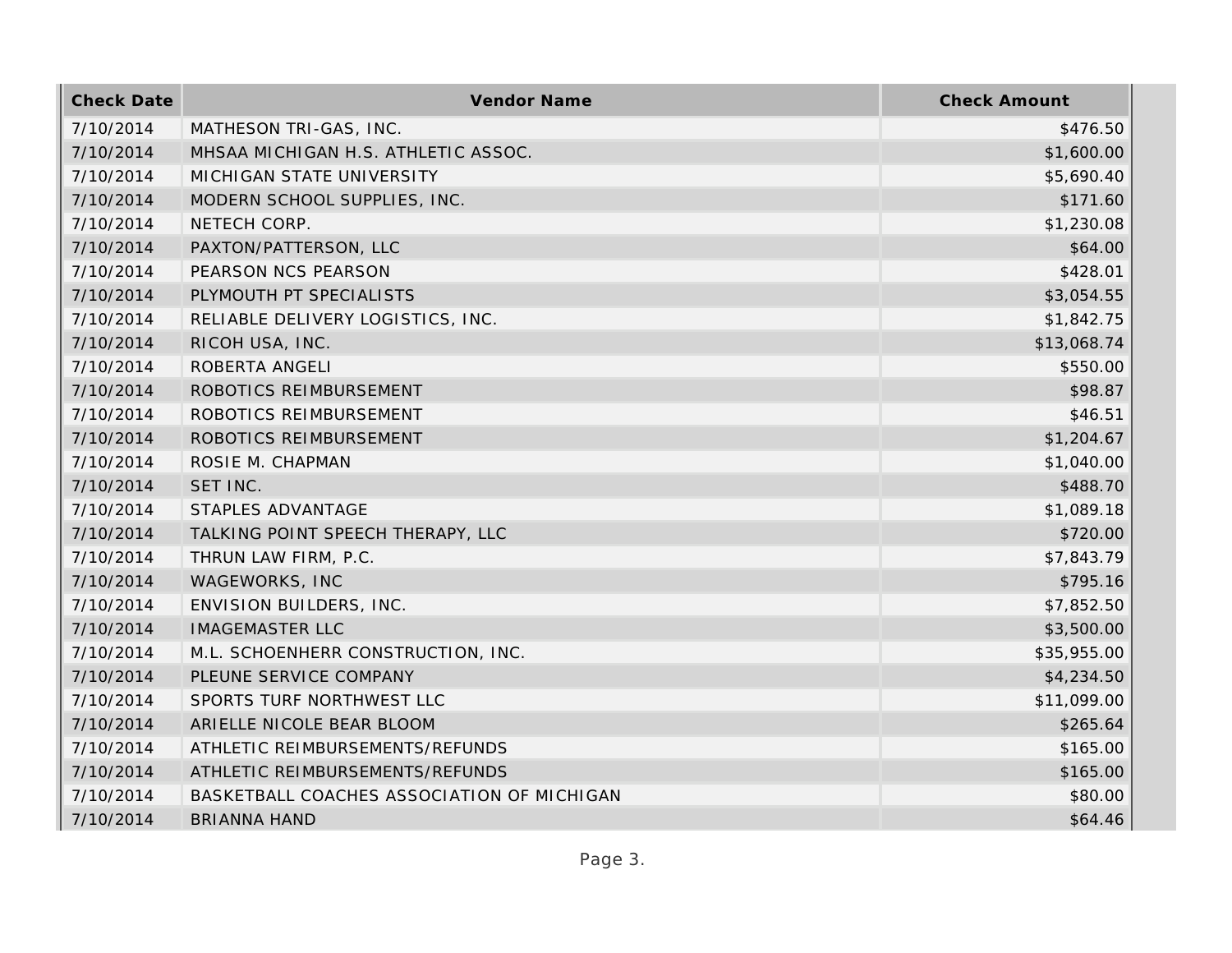| <b>Check Date</b> | <b>Vendor Name</b>                             | <b>Check Amount</b> |
|-------------------|------------------------------------------------|---------------------|
| 7/10/2014         | <b>COMMUNITY EDUCATION REFUND</b>              | \$14.00             |
| 7/10/2014         | COMMUNITY EDUCATION REFUND                     | \$513.00            |
| 7/10/2014         | COMMUNITY EDUCATION REFUND                     | \$518.00            |
| 7/10/2014         | COMMUNITY EDUCATION REFUND                     | \$240.00            |
| 7/10/2014         | COMMUNITY EDUCATION REFUND                     | \$13.00             |
| 7/10/2014         | COMMUNITY EDUCATION REFUND                     | \$513.00            |
| 7/10/2014         | COMMUNITY EDUCATION REFUND                     | \$270.00            |
| 7/10/2014         | COMMUNITY EDUCATION REFUND                     | \$470.00            |
| 7/10/2014         | COMMUNITY EDUCATION REFUND                     | \$270.00            |
| 7/10/2014         | COMMUNITY EDUCATION REFUND                     | \$90.00             |
| 7/10/2014         | COMMUNITY EDUCATION REFUND                     | \$490.00            |
| 7/10/2014         | COMMUNITY EDUCATION REFUND                     | \$200.00            |
| 7/10/2014         | COMMUNITY EDUCATION REFUND                     | \$100.00            |
| 7/10/2014         | COMMUNITY EDUCATION REFUND                     | \$235.00            |
| 7/10/2014         | COMMUNITY EDUCATION REFUND                     | \$290.00            |
| 7/10/2014         | COMMUNITY EDUCATION REFUND                     | \$240.00            |
| 7/10/2014         | HOWELL CONFERENCE AND NATURE CENTER            | \$100.00            |
| 7/10/2014         | INFINISOURCE, INC.                             | \$4,350.00          |
| 7/10/2014         | JULIE ANN COOK ENDURANCE YOGA LLC              | \$5,000.00          |
| 7/10/2014         | KALPA SYSTEMS, INC.                            | \$6,816.10          |
| 7/10/2014         | LYON OAKS GOLF CLUB                            | \$200.00            |
| 7/10/2014         | MUSIC THEATRE INTERNATIONAL                    | \$400.00            |
| 7/10/2014         | NETECH CORP.                                   | \$8,032.00          |
| 7/10/2014         | NETECH CORP.                                   | \$56,250.00         |
| 7/10/2014         | NFHCA (NAT'L FIELD HOCKEY COACHES ASSOCIATION) | \$125.00            |
| 7/10/2014         | OAKLAND COUNTY SCHOOL BUSINESS OFFICIALS       | \$100.00            |
| 7/10/2014         | THE OMNI GROUP                                 | \$10,140.00         |
| 7/10/2014         | PETTY CASH-WANDA CIANCIO OR CHERYL BARCOMB ITC | \$150.00            |
| 7/10/2014         | SAFEWAY SHREDDING LLC                          | \$105.00            |
| 7/10/2014         | THREADWORKS, LTD                               | \$450.00            |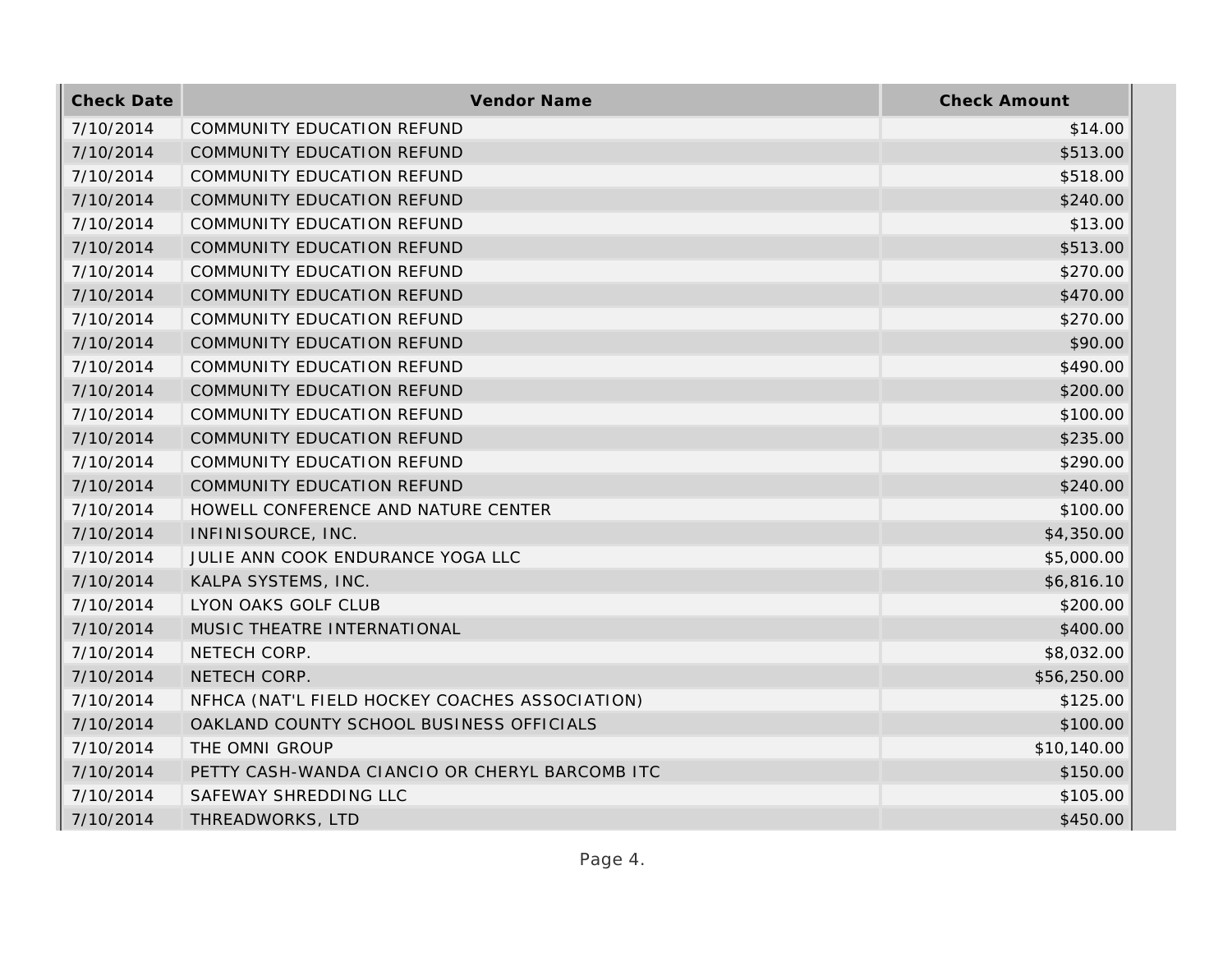| <b>Check Date</b> | Vendor Name                                                           | <b>Check Amount</b> |
|-------------------|-----------------------------------------------------------------------|---------------------|
| 7/10/2014         | NOVI TOWN PIZZA LLC                                                   | \$138.00            |
| 7/10/2014         | AARON D. COX                                                          | \$239.37            |
| 7/23/2014         | AARON D. COX                                                          | (\$239.37)          |
| 7/10/2014         | CHAPTER 13 TRUSTEE DAVID WM. RUSKIN                                   | \$770.09            |
| 7/10/2014         | MISDU MICHIGAN STATE DISBURSEMENT                                     | \$2,022.14          |
| 7/10/2014         | U.S. DEPARTMENT OF EDUCATION STUDENT FINANCIAL ASSISTANCE/COLLECTIONS | \$155.86            |
| 7/10/2014         | UNITED WAY                                                            | \$75.00             |
| 7/17/2014         | <b>BEARCOM</b>                                                        | \$56.70             |
| 7/17/2014         | CITY OF NOVI WATER & SEWER DEPARTMENT                                 | \$0.00              |
| 7/17/2014         | CITY OF NOVI WATER & SEWER DEPARTMENT                                 | \$9,566.81          |
| 7/17/2014         | COMMUNITY EDUCATION REFUND                                            | \$22.00             |
| 7/17/2014         | CONTRACT PAPER GROUP, INC.                                            | \$3,078.00          |
| 7/17/2014         | <b>CYNTHIA TOTH</b>                                                   | \$70.00             |
| 7/17/2014         | DOUG ROSSMAN INC. BIG FROG CUSTOM T-SHIRT & MORE OF NOVI              | \$132.00            |
| 7/17/2014         | DTE ENERGY                                                            | \$4,297.26          |
| 7/17/2014         | FARMINGTON PUBLIC SCHOOL DISTRICT                                     | \$108,276.00        |
| 7/17/2014         | HUMANEX VENTURES LLC                                                  | \$4,725.00          |
| 7/17/2014         | OAKLAND COUNTY TREASURER                                              | \$29,044.48         |
| 7/17/2014         | OAKLAND SCHOOLS                                                       | \$1,290.00          |
| 7/17/2014         | RACHEL SCHUMANN                                                       | \$309.89            |
| 7/17/2014         | SAFEWAY SHREDDING LLC                                                 | \$190.00            |
| 7/17/2014         | SBSI SOFTWARE INC.                                                    | \$1,473.20          |
| 7/17/2014         | SECREST, WARDLE, LYNCH, HAMPTON, TRUEX & MORLEY, PC                   | \$374.18            |
| 7/17/2014         | THALNER ELECTRONIC LABORATORIES, INC. DBA TEL SYSTEMS                 | \$370.00            |
| 7/17/2014         | THREADWORKS, LTD                                                      | \$966.00            |
| 7/17/2014         | MOODY'S INVESTORS SERVICE, INC.                                       | \$25,000.00         |
| 7/17/2014         | S & H TRUCKING & EXCAVATING L.L.C.                                    | \$100,401.14        |
| 7/17/2014         | ADVANCE EDUCATION, INC.                                               | \$5,200.00          |
| 7/17/2014         | ADVANTAGE FIRST AID TRAINING AND SAFETY LLC                           | \$290.00            |
| 7/17/2014         | AT&T                                                                  | \$1,753.81          |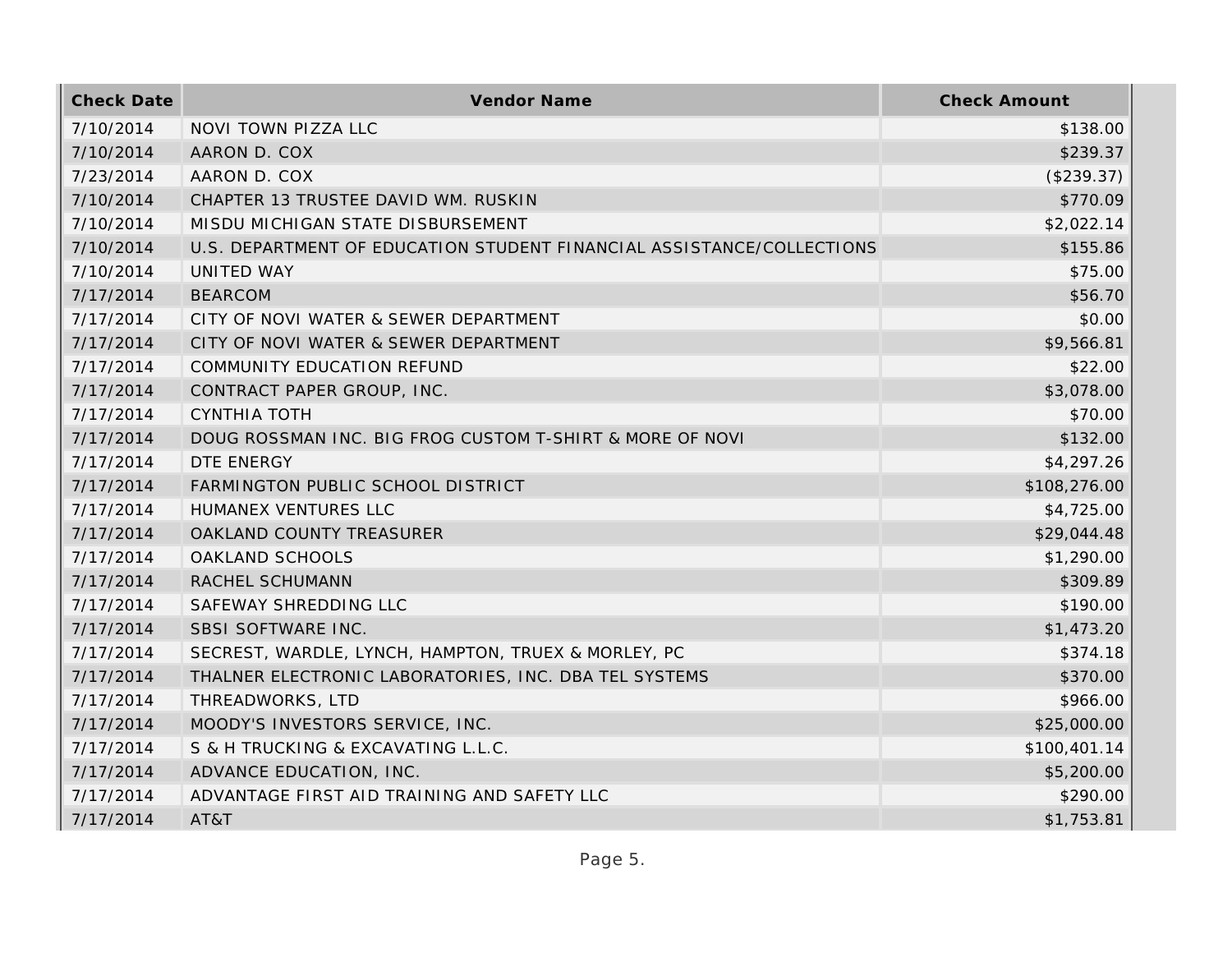| <b>Check Date</b> | Vendor Name                                                     | <b>Check Amount</b> |
|-------------------|-----------------------------------------------------------------|---------------------|
| 7/17/2014         | AT&T                                                            | \$62.74             |
| 7/17/2014         | CHARLES M. KAZALEH                                              | \$405.00            |
| 7/17/2014         | ELITE FUND, INC.                                                | \$550.00            |
| 7/17/2014         | ELIZABETH SCHMIDT                                               | \$2,400.00          |
| 7/17/2014         | INTERNATIONAL BACCALAUREATE ORGANIZATION                        | \$10,820.00         |
| 7/17/2014         | <b>MELISSA BLOCK</b>                                            | \$1,500.00          |
| 7/17/2014         | <b>MELISSA BLOCK</b>                                            | \$3,000.00          |
| 7/17/2014         | NORTHWEST EVALUATION ASSOCIATION NWEA                           | \$70,911.50         |
| 7/17/2014         | OBSERVER & ECCENTRIC (ADS - NOVI NEWS)                          | \$157.20            |
| 7/17/2014         | SCHOLASTIC BOOK CLUBS, INC.                                     | \$3,971.54          |
| 7/17/2014         | <b>STATE OF MICHIGAN</b>                                        | \$420.00            |
| 7/17/2014         | <b>STATE OF MICHIGAN</b>                                        | \$125.00            |
| 7/17/2014         | <b>TODD BEYER</b>                                               | \$144.00            |
| 7/17/2014         | YUKE HASEGAWA                                                   | \$100.00            |
| 7/17/2014         | APPLE, INC.                                                     | \$4,690.00          |
| 7/17/2014         | S & H TRUCKING & EXCAVATING L.L.C.                              | \$73,627.50         |
| 7/17/2014         | <b>BARRY CHECKOWAY</b>                                          | \$11,200.00         |
| 7/17/2014         | <b>DIANE BACK</b>                                               | \$1,500.00          |
| 7/17/2014         | <b>JENNIFER YIM</b>                                             | \$1,500.00          |
| 7/24/2014         | <b>AT&amp;T MOBILITY</b>                                        | \$1,329.78          |
| 7/24/2014         | CITY OF NOVI TREASURER'S OFFICE                                 | \$17,494.35         |
| 7/24/2014         | EXELON CORPORATION CONSTELLATION NEW ENERGY - GAS DIVISION, LLC | \$0.00              |
| 7/24/2014         | EXELON CORPORATION CONSTELLATION NEW ENERGY - GAS DIVISION, LLC | \$10,431.65         |
| 7/24/2014         | HUMANEX VENTURES LLC                                            | \$1,350.00          |
| 7/24/2014         | NEFF MOTIVATION, INC                                            | \$163.59            |
| 7/24/2014         | NETECH CORP.                                                    | \$310.00            |
| 7/24/2014         | OAKLAND SCHOOLS                                                 | \$30.00             |
| 7/24/2014         | PITNEY BOWES PURCHASE POWER                                     | \$9,000.00          |
| 7/24/2014         | RICOH USA, INC.                                                 | \$0.00              |
| 7/24/2014         | RICOH USA, INC.                                                 | \$3,729.97          |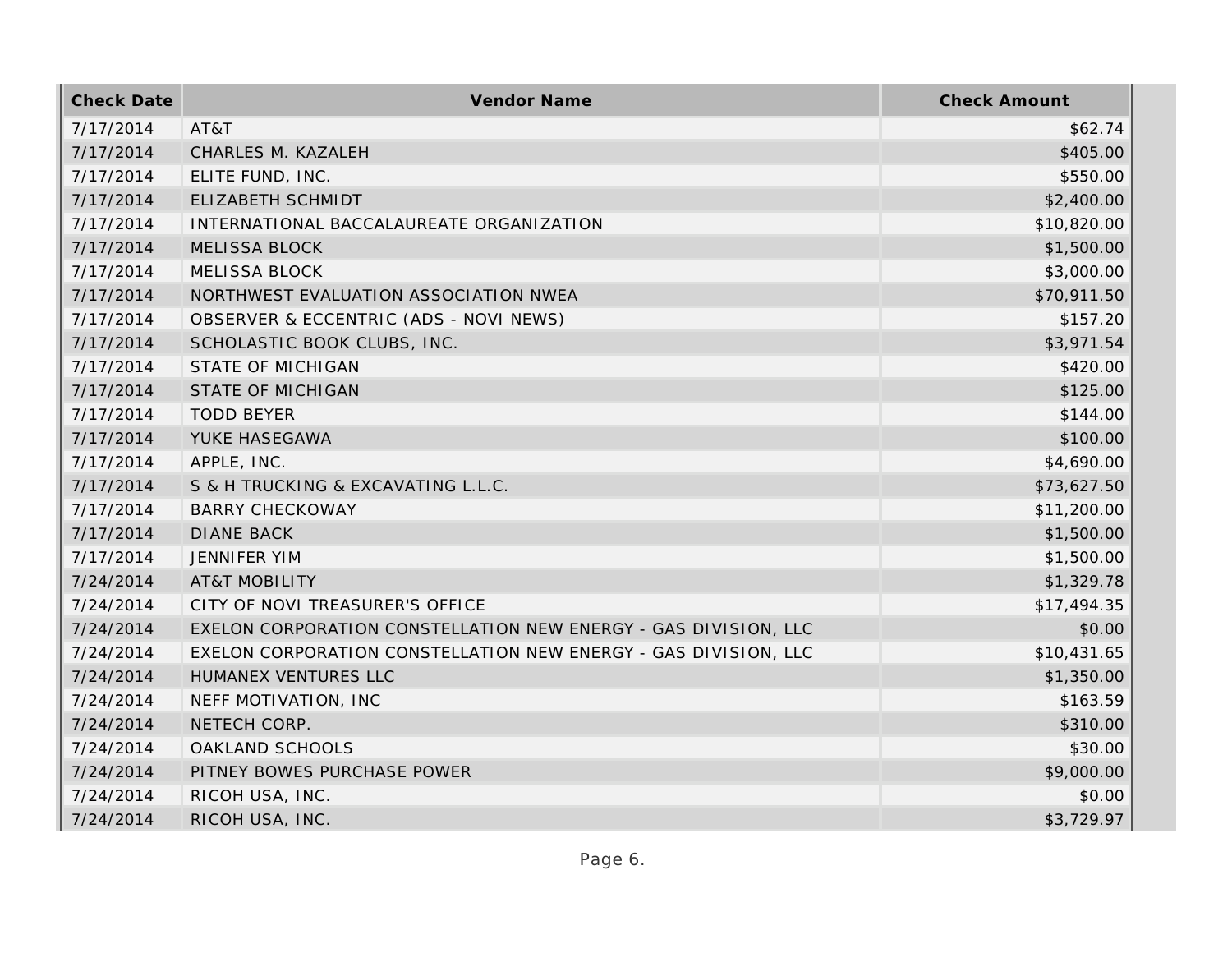| <b>Check Date</b> | Vendor Name                                                           | <b>Check Amount</b> |
|-------------------|-----------------------------------------------------------------------|---------------------|
| 7/24/2014         | SOUTH LYON COMMUNITY SCHOOLS                                          | \$8,337.05          |
| 7/24/2014         | ALAN MICHAEL MENUR                                                    | \$200.00            |
| 7/24/2014         | <b>ASHLEY KARINEN</b>                                                 | \$294.40            |
| 7/24/2014         | <b>AT&amp;T MOBILITY</b>                                              | \$894.25            |
| 7/24/2014         | ATHLETIC REIMBURSEMENTS/REFUNDS                                       | \$145.34            |
| 7/24/2014         | <b>BRIAN BUSH</b>                                                     | \$200.00            |
| 7/24/2014         | <b>EMILY LYNN ROBB</b>                                                | \$200.00            |
| 7/24/2014         | <b>HURON BOOSTER CLUB</b>                                             | \$75.00             |
| 7/24/2014         | <b>JEFF BURNSIDE</b>                                                  | \$28.97             |
| 7/24/2014         | <b>JSTOR ITHAKA</b>                                                   | \$1,500.00          |
| 7/24/2014         | <b>KACEY LEIGH SHELDON</b>                                            | \$150.00            |
| 7/24/2014         | KENSINGTON VALLEY SPORTS, LLC                                         | \$493.60            |
| 7/24/2014         | <b>MARSHALL SAYLES</b>                                                | \$200.00            |
| 7/24/2014         | MICHIGAN HIGH SCHOOL FIELD HOCKEY ASSOC.                              | \$200.00            |
| 7/24/2014         | NEFF MOTIVATION, INC                                                  | \$468.71            |
| 7/24/2014         | PETTY CASH-NICOLE CARTER OR MICHELE WARECK NOVI HIGH SCHOOL           | \$500.00            |
| 7/24/2014         | ROTARY CLUB OF NOVI, MICHIGAN NOVI ROTARY CLUB                        | \$190.00            |
| 7/24/2014         | STEVE PICKERING ALL AMERICAN FIELD HOCKEY CAMPS                       | \$3,300.00          |
| 7/24/2014         | NOVI TOWN PIZZA LLC                                                   | \$115.00            |
| 7/25/2014         | MISDU MICHIGAN STATE DISBURSEMENT                                     | \$1,998.64          |
| 7/25/2014         | U.S. DEPARTMENT OF EDUCATION STUDENT FINANCIAL ASSISTANCE/COLLECTIONS | \$423.75            |
| 7/25/2014         | <b>UNITED WAY</b>                                                     | \$75.00             |
| 7/31/2014         | DIRECT ENERGY BUSINESS, INC.                                          | \$26,023.67         |
| 7/31/2014         | ENVIRO-CLEAN SERVICES, INC.                                           | \$1,575.90          |
| 7/31/2014         | INTERNATIONAL BACCALAUREATE ORGANIZATION                              | \$50.00             |
| 7/31/2014         | LB OFFICE PRODUCTS                                                    | \$1,023.40          |
| 7/31/2014         | OAKLAND SCHOOLS                                                       | \$32,200.00         |
| 7/31/2014         | OAKLAND SCHOOLS                                                       | \$4,878.00          |
| 7/31/2014         | SAFEWAY SHREDDING LLC                                                 | \$220.00            |
| 7/31/2014         | <b>STEVEN BARR</b>                                                    | \$683.08            |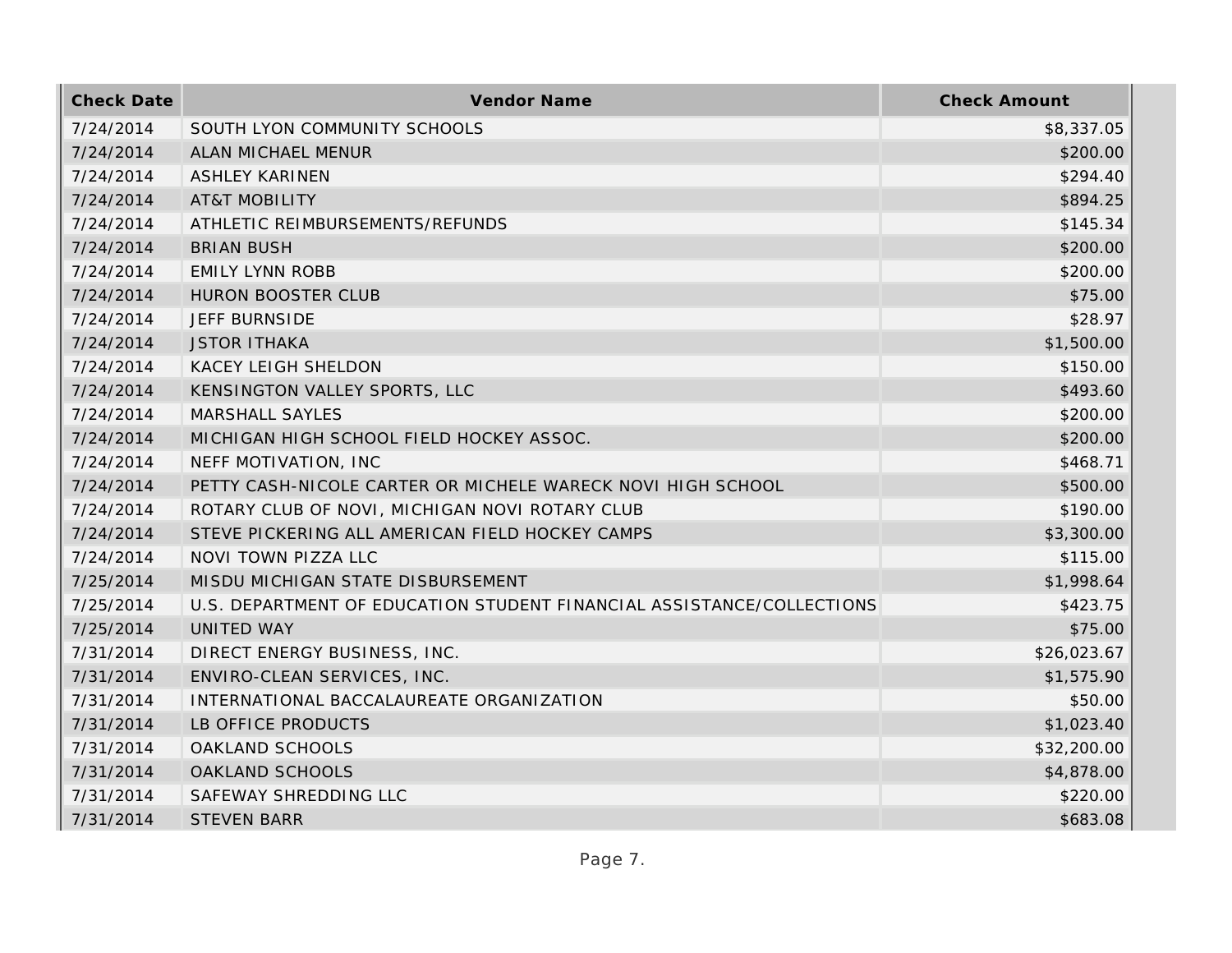| <b>Check Date</b> | Vendor Name                                                   | <b>Check Amount</b> |
|-------------------|---------------------------------------------------------------|---------------------|
| 7/31/2014         | THRUN LAW FIRM, P.C.                                          | \$2,754.50          |
| 7/31/2014         | THRUN LAW FIRM, P.C.                                          | \$1,680.00          |
| 7/31/2014         | ADN ADMINISTRATORS, INC.                                      | \$3,635.20          |
| 7/31/2014         | ANN ARBOR PIONEER HIGH SCHOOL                                 | \$175.00            |
| 7/31/2014         | <b>ANN HANSEN</b>                                             | \$235.00            |
| 7/31/2014         | ARIELLE NICOLE BEAR BLOOM                                     | \$2,021.30          |
| 7/31/2014         | AT&T                                                          | \$1,947.51          |
| 7/31/2014         | BLUE WATER AQUATICS KIRK GRANT                                | \$425.00            |
| 7/31/2014         | <b>CANTON HIGH SCHOOL</b>                                     | \$175.00            |
| 7/31/2014         | CARE/PRESCHOOL REFUND                                         | \$440.00            |
| 7/31/2014         | CARE/PRESCHOOL REFUND                                         | \$270.00            |
| 7/31/2014         | CARE/PRESCHOOL REFUND                                         | \$662.00            |
| 7/31/2014         | CARE/PRESCHOOL REFUND                                         | \$505.00            |
| 7/31/2014         | CRAINS DETROIT BUSINESS                                       | \$59.00             |
| 7/31/2014         | DTE ENERGY                                                    | \$0.00              |
| 7/31/2014         | <b>DTE ENERGY</b>                                             | \$8,694.90          |
| 7/31/2014         | ENVIRO-CLEAN SERVICES, INC.                                   | \$2,900.20          |
| 7/31/2014         | EXECUTIVE ENERGY SERVICES, LLC ATTN: ACCOUNTS RECEIVABLE      | \$400.00            |
| 7/31/2014         | FROM YESTERDAY TO TOMORROW                                    | \$731.00            |
| 7/31/2014         | HARTLAND HIGH SCHOOL                                          | \$175.00            |
| 7/31/2014         | HOWELL HIGH SCHOOL                                            | \$175.00            |
| 7/31/2014         | <b>JOSHUA JARRELL</b>                                         | \$51.52             |
| 7/31/2014         | LADYWOOD HIGH SCHOOL                                          | \$450.00            |
| 7/31/2014         | LAKE ORION ATTN: ATHLETICS                                    | \$350.00            |
| 7/31/2014         | LIFE INSURANCE COMPANY OF NORTH AMERICA CIGNA GROUP INSURANCE | \$18,581.22         |
| 7/31/2014         | <b>LYNNE BLOOM</b>                                            | \$868.00            |
| 7/31/2014         | MASB MICHIGAN ASSOCIATION OF SCHOOL BOARDS                    | \$10,290.00         |
| 7/31/2014         | MESSA MICHIGAN EDUCATION SPECIAL SERVICES ASSOC.              | \$550,861.34        |
| 7/31/2014         | MICHIGAN ASSOCIATION OF SCHOOL ADMINISTRATORS MASA            | \$1,950.36          |
| 7/31/2014         | MICHIGAN VOLLEYBALL CAMP                                      | \$198.07            |